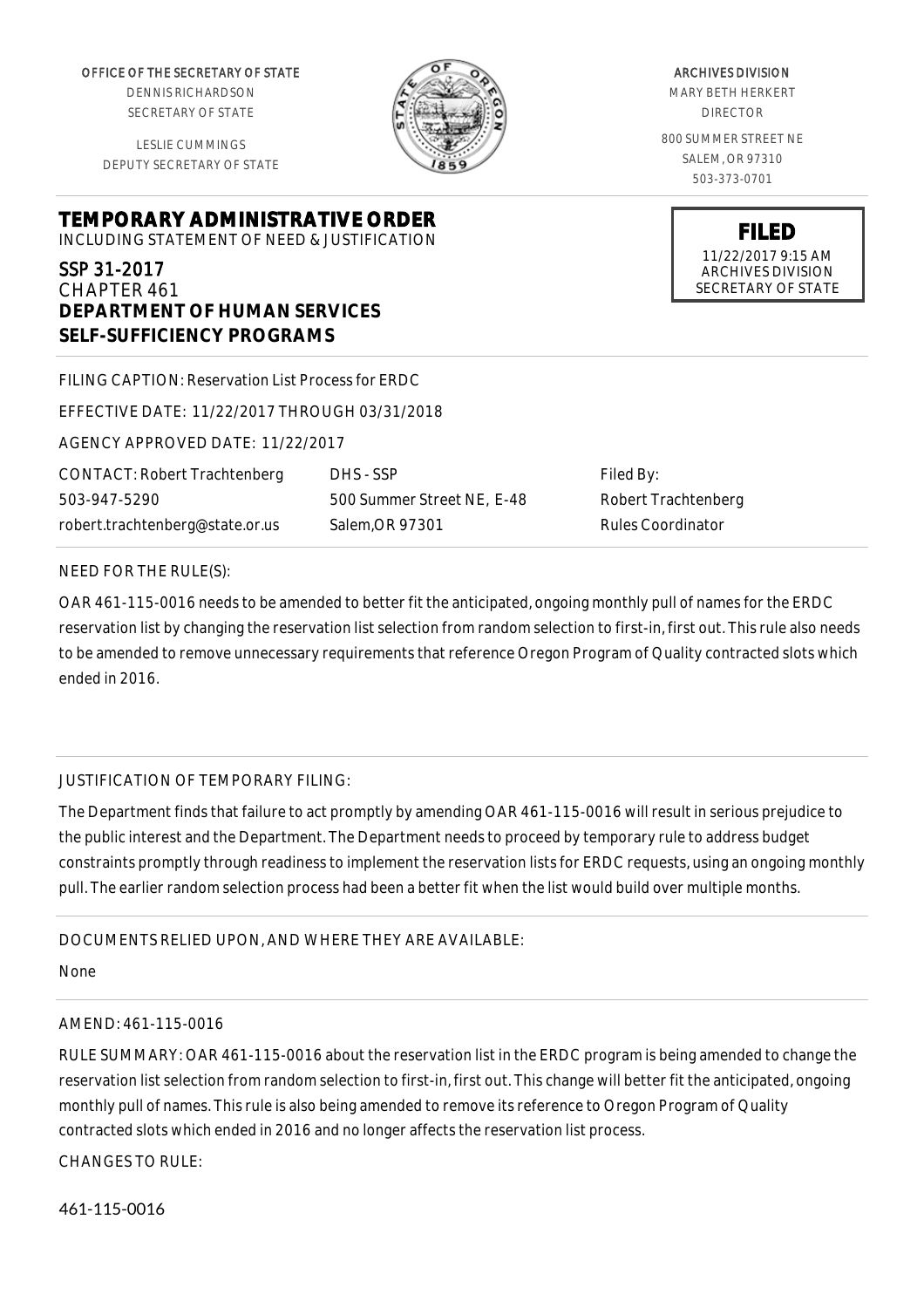Application Process; Reservation List for ERDC ¶

Notwithstanding any other rule in OAR chapter 461, in the ERDC program:¶

(1) Eligibility (see OAR 461-001-0000) is subject to the availability of funds. The Department may implement a Child Care Reservation List whenever the Department determines that sufficient funding is not available to sustain benefits for all of the applicants requesting assistance.¶

(2) Except as provided in section (3) of this rule, the following applicants are subject to placement on the Child Care Reservation List when the Child Care Reservation List is in effect:¶

(a) New applicants for ERDC when no member of the ERDC filing group (see OAR 461-110-0310 and 461-110- 0350) meets the requirements of one or more of the following paragraphs:¶

(A) Received a partial or full month of REF, SFPSS, or TANF program cash benefits from the state of Oregon in at least one of the preceding three months; and no member of the ERDC program filing group may be concurrently receiving TANF program benefits except as allowed under OAR 461-165-0030.¶

(B) Is eligible for and being placed in a current opening in a Head Start program contracted slot under OAR 461- 135-0405, an Oregon Program of Quality contracted slot under OAR 461-135-0407, or an Early Head Start Child Care Partnership contracted slot.¶

(C) The caretaker (see OAR 461-001-0000) is currently working with Child Welfare as part of a CPS assessment or open case, an ongoing safety plan is in place, and Child Welfare has determined the use of child care as part of an ongoing safety plan will:¶

(i) Prevent removal of the child (see OAR 461-001-0000) from their home;¶

(ii) Allow a child to be returned home; or¶

(iii) Allow for placement of the child with a relative or with an adult whom the child or the family of the child has an established relationship.¶

(D) Determined eligible for TA-DVS program benefits (see OAR 461-135-1225) from the state of Oregon in the current month or at least one of the preceding three months.¶

(b) Individuals who are reapplying for ERDC after a break in ERDC benefits of two consecutive, calendar months or more.¶

(3) Except as allowed under OAR 461-165-0030, no member of an ERDC program filing group may be concurrently receiving TANF program benefits. When concurrent benefits are not allowed, the Department sends a decision notice (see OAR 461-001-0000) of ineligibility for the ERDC program and the filing group is not placed on the Child Care Reservation List.¶

(4) When the Child Care Reservation List is in effect, the Department must place all applicants who are subject to the Child Care Reservation List under section (2) of this rule on the Child Care Reservation List for future

selection. The Department sends these applicants a decision notice of ineligibility for the ERDC program.¶ (5) Each month, on the basis of an estimate of available funds, an appropriate number of individuals from the Child Care Reservation List are randomly selectedselected on a first-in and first-out basis and invited to apply for ERDC.¶

(6) After an individual is selected from the Child Care Reservation List, the individual must contact the Department to establish a date of request (see OAR 461-115-0030) no later than 30 days after the date on the selection letter. The individual may request child care benefits from the Department:¶

(a) Without completing a new application, when the previous application is within 45 days of its date of request; or¶

(b) By submitting a new application for child care benefits to the Department.¶

(7) The processing time frame for the ERDC application is the same as that specified in OAR 461-115-0190, except that:¶

(a) An individual who requests benefits after the 30 day deadline to apply (see section (6) of this rule) will be returned to the Child Care Reservation List.¶

(b) If the Department does not receive a request for benefits within the deadline to apply, the individual is dropped from the Child Care Reservation List.